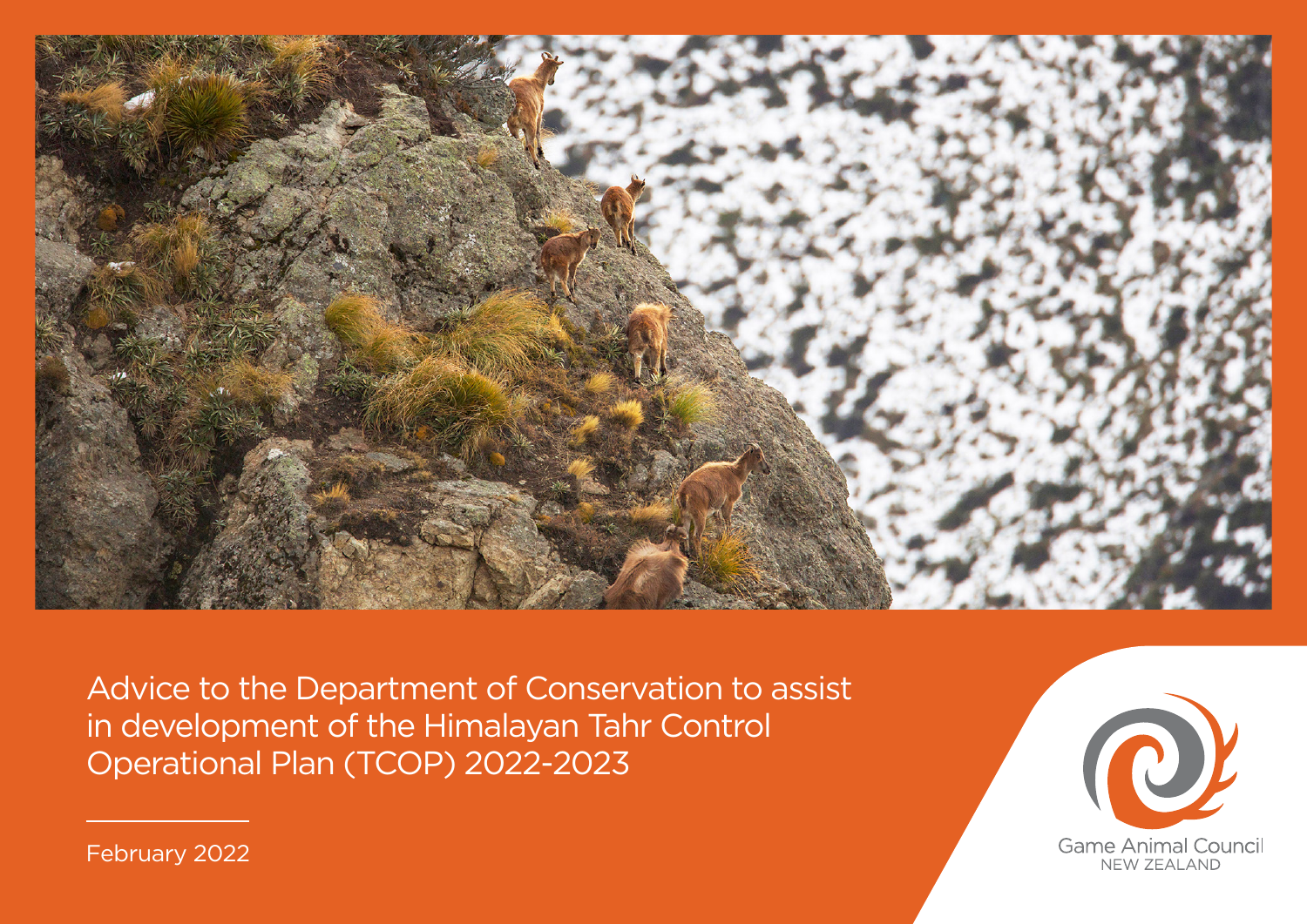# **Development of the Tahr Control Operational Plan (TCOP) 2022-2023**

**Advice to the Department of Conservation from the Game Animal Council, pursuant to the Game Animal Council Act 2013, Section 7(1)(f), (g) and the functions of the Tahr Plan Implementation Liaison Group (TPILG).**

### **Context**

The following advice occurs at two levels:

- 1. the strategic level, which focusses on principles and priorities, and
- 2. the management level, which includes advice on how control effort should be allocated across tahr management units. More specific advice on control operations at places within the management units will be provided by the NZ Tahr Foundation, the NZ Deerstalkers Association, and others.

#### **Principles**

The Game Animal Council's (GAC) mission statement is "Sustainable management of game animals and hunting for recreation, commerce and conservation." Pursuant to that mission statement, we recommend using the following principles and priorities to guide compiling the Tahr Control Operational Plan 2022-2023 (TCOP).

#### **1. Focus control where it will have the greatest conservation benefit**

Rather than seeking to cover the whole tahr range, control should be focussed on locations where tahr (i) are in high numbers, or (ii) are causing the most significant adverse environmental effects.

- This principle requires effects-based tahr control, concentrating control effort on locations of most significant current or potential effects, informed by science wherever possible.
- The GAC strongly supports trialling the new vegetation and herbivore monitoring regime being designed by George Ledgard (DOC), which is an important step towards science-led, effects-based tahr management.
- In the short-term, tahr management must necessarily be based on limited information about tahr abundance and effects at place, including expert observations from the hunting sector and DOC submissions to this draft TCOP from the hunting sector, based on extensive field observations, will identify priority areas for tahr population reduction.
- The GAC is concerned that some commentators continue to use catch per unit effort (CPUE) as an index of tahr abundance. There is strong scientific evidence that CPUE can have extremely low correlation with abundance. CPUE is not an indicator of environmental effects of tahr, whether current or potential. Consequently, CPUE should not be used as a guide to identification of priority areas for tahr population reductions.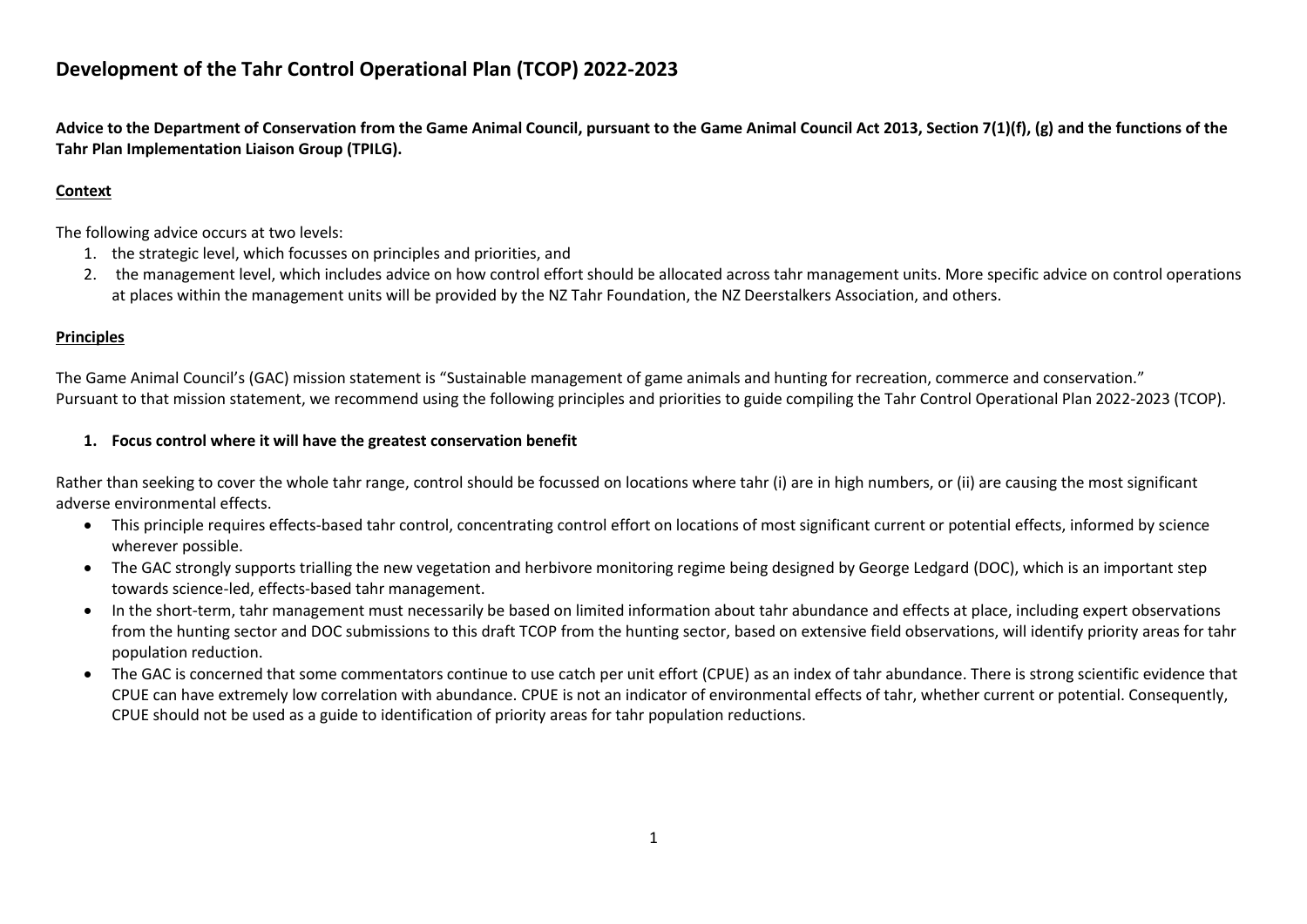## **2. Have regard to the needs of recreational hunting, guided trophy hunting, and WARO**

Reduced tahr abundance has a commensurate effect on the number of male tahr available for the hunting sector, particularly if males are culled. Tahr are polygynous – the future abundance of tahr is not directly affected by the current number of male tahr.

- WARO can be a key tool in tahr management but can only be commercially viable under specific conditions. Projected meat price increases suggest an opportunity for more animals to be recovered through WARO rather than be shot to waste. WARO needs to be used at a targeted geographic scale, rather than over the whole range. Better integrating WARO into the wider suite of tahr management tools could be benefitted by spatially targeted WARO permits.
- Trophy bulls (males) are the primary motivator for tahr hunting participation by most recreational and essentially all guided hunters. Fewer bulls can reduce recreational hunter participation, with commensurate effect on incidental female tahr harvests, and loss of income for professional hunting guides. Official control should avoid targeting identifiable male tahr.
- Hunting guides inform the GAC that there is significant international demand for NZ tahr hunts, much demand having accumulated during the border closures. Mature bulls will be in high demand when the New Zealand borders re-open – projected for later in 2022. Official control should avoid targeting identifiable male tahr.
- Official control should avoid areas around huts, known popular campsites and areas with easy access

#### **3. Implement control method priorities for each MU as set out in the HTCP where it is sensible to do so**

Control Priorities: (1) recreational hunting, (2) guided hunting, (3) WARO, (4) official control.

Priority should be afforded to methods that utilise any tahr that are controlled. Mixed methods may help overcome tahr behavioural adaptations to persistent application of one type of hunting (e.g., helicopter aversion).

The GAC notes that it is beneficial to vary control method priorities over time within an operational plan period, and spatially within management units. Official control should focus on places where other hunting methods are ineffective, such as steep or high-altitude terrain, places where access is limited, places where vegetation precludes hunter effectiveness, and places with low tahr abundance, such as the exclusion zones and outside the feral range. There may be benefit to follow-up of initial hunting sector targeted control by official control.

## **4. Apply adaptive management principles**

Tahr behavioural changes because of helicopter aversion is clearly a problem. This may require alternative management responses, including professional ground hunting and adoption of a 'spelling' regime for aerial control. Hunter access remains a significant limitation.

Trial new and revised methods such as:

- combined aerial and ground control operations, and
- targeted hunts using recreational hunters (as per the two current trials being conducted by DOC and the NZTF). Focus initial control work only on areas advised by the hunting sector.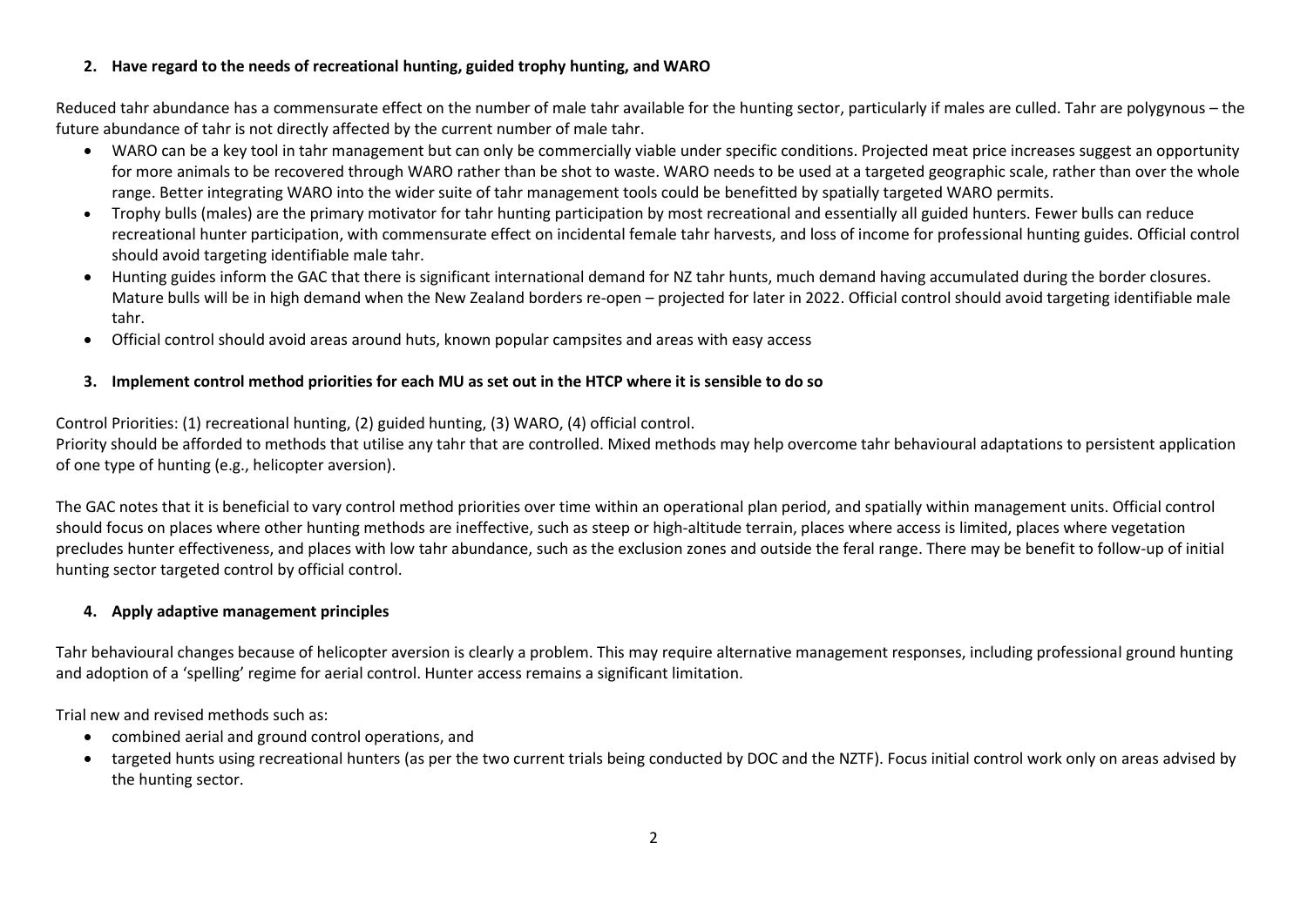The recent mid-point reviews have been extremely productive, resulting in improved allocation of the limited control resource, reduced interactions between ground hunters and aerial control operations, and better buy-in from the hunting community. The GAC strongly supports continuation of the mid-point review.

### **5. MU1 Hunter-led management**

The hunter-led management program will be developed during the period of this TCOP. As part of program development, and to assist the transition to hunter leadership, the hunting sector will direct control operations. Some hours of official control and/or helicopter support should be allocated to support development and operationalisation of the program.

#### **6. Overall Priorities for control of tahr in zones**

Priority 1 - Tahr outside the Feral Range Priority 2 - Tahr in exclusion zones and adjacent to Feral Range boundaries Priority 3 - Tahr inside the Feral Range but outside the management units. Priority 4 - Tahr within management units

The hours proposed in the table for allocated hours of control are indicative, with minor modifications from the previous plan. The GAC is of the opinion that the areas where official control will be most beneficial outside of the national parks are in management units 2 and 6. In both these units there are extensive areas where ground hunting is ineffective, and where environmental effects have been exacerbated by tahr occupying heavily vegetated habitat.

## **7. Areas for control activity focus**

Management Unit 2: Adams Range, Wilberg Range, TL Lord/Lambert, TL Perth

Management Unit 6: Makawhio (Jacobs) - particularly in the bush, Landsborough - particularly scrub/bush areas, Otoko/Paringa/Clarke headwaters, Steep north-facing slopes in the Mahitahi and Morse rivers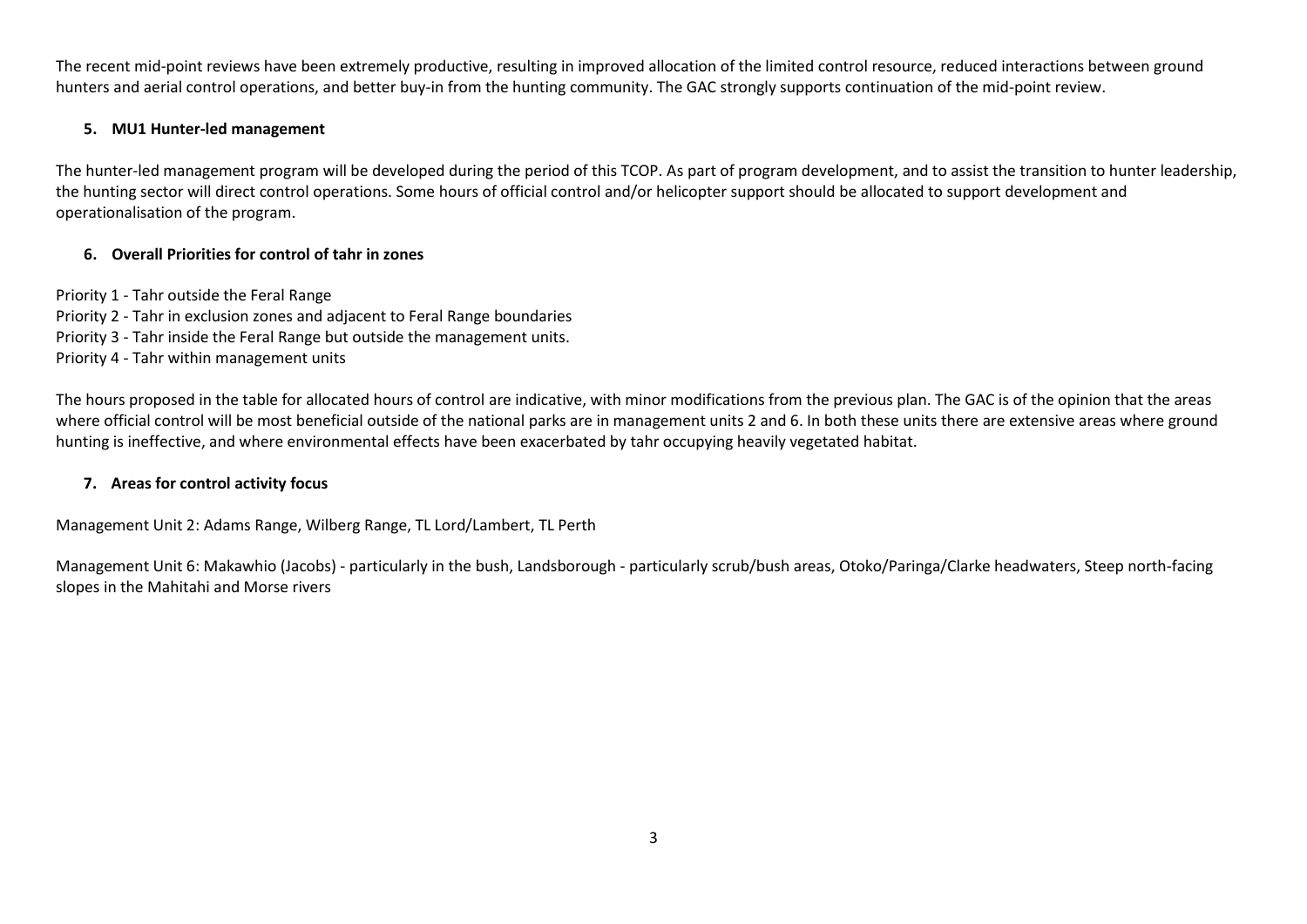## **8. Allocation of Control Effort Across Management Units**

| <b>Management</b><br>units     | <b>Allocation</b><br>2021-2022 | <b>Allocation</b><br>2022/2023                  | <b>Notes</b>                                                                                                                                                  |
|--------------------------------|--------------------------------|-------------------------------------------------|---------------------------------------------------------------------------------------------------------------------------------------------------------------|
|                                | Helicopter<br><b>Hours</b>     | % of total<br><b>Helicopter</b><br><b>Hours</b> |                                                                                                                                                               |
| MU <sub>1</sub>                | 0                              | 10 hours                                        | Allocate as required to support hunter-led management                                                                                                         |
| MU <sub>2</sub>                | 25                             | 9%                                              |                                                                                                                                                               |
| MU3                            | 10                             | 10 hours                                        | Hold in reserve for concentrations of animals that hunters cannot reduce using targeted hunting-sector-led<br>hunts, trialled during 2022/2023 TCOP           |
| MU <sub>4a</sub>               | 90                             | 20%                                             | No Bulls culled                                                                                                                                               |
| MU <sub>4b</sub>               |                                | 5%                                              | No Bulls culled                                                                                                                                               |
| MU <sub>5</sub>                | 10                             | 3%                                              | General tidy up of large mobs                                                                                                                                 |
| MU <sub>6</sub>                | 40                             | 15%                                             | Focus on known concentrations                                                                                                                                 |
| MU <sub>7</sub>                | $\mathbf 0$                    | $\overline{0}$                                  | No official control. Tahr numbers remain low                                                                                                                  |
| <b>INSFROMU</b>                | 20                             | 8%                                              | Prevent spread from Mus to outside feral range                                                                                                                |
| <b>OSFR</b>                    | 120                            | 40%                                             | Establish a more comprehensive judas tahr network to help detection                                                                                           |
| <b>Totals</b>                  | 315                            | <b>TBC</b>                                      |                                                                                                                                                               |
| <b>ZIP</b> and<br><b>OSPRI</b> |                                |                                                 | Tahr carcasses used to support these operations should be obtained from areas of high control priority, noting<br>the need for proximity, to have best effect |
| <b>WARO</b>                    |                                |                                                 | WARO should be used in preference to official control where economically viable                                                                               |